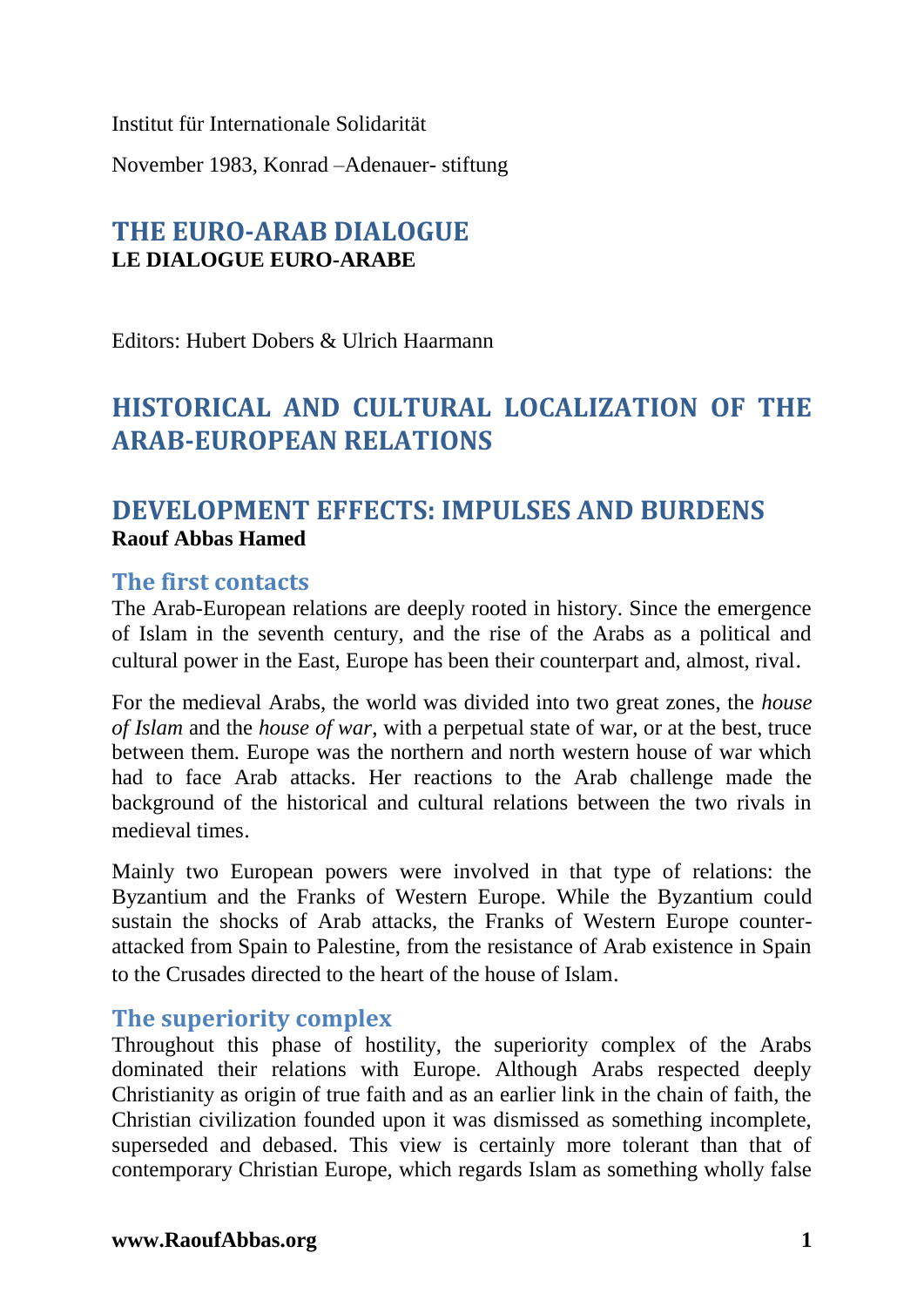and evil, and it is reflected in the far greater tolerance accorded to the followers of Judaism and Christianity in the Arab countries.

While the Arabs could find something to learn from the Greek ancient civilization, the wild, fierce tribes of darkest Europe were thought to have no such redeeming features. It is noteworthy that while many works were translated into Arabic from Greek, Syriac, old Persian, only one book was translated from Latin and none from any other European languages throughout the Middle Ages.

It was the time when the Arab cultural impact was dominating the relations with Europe, students from western Europe went on pilgrimage to the Arab educational centres in Spain, Sicily, Egypt and Levant, to learn science, philosophy and mathematics. Through the Arabs Europe acquired knowledge, many things were introduced to Europe in their Arabic terms, Algebra for instance, even some Arabic vocabulary was introduced to European languages. It is noteworthy that the Arabic figures are now commonly used in Europe at the expense of Latin figures.

Hence, the superiority complex of the Arabs which dominated their relations with Europe has been justified in the Dark Ages, when Frankish Europe was really backward and inferior. But that superiority complex of the Arabs has been gradually faded through a long historical process of change, and has given the way to an inferiority complex towards Europe and the West in general.

### **Turn of the tide**

From the end of the fifteenth century, the people of Europe embarked on a vast movement of expansion - commercial, political, cultural and demographic which by the twentieth century had brought almost the whole world into the orbit of European civilization, while the Arabs suffered a severe and drastic cultural decline under the Ottoman Turkish rule which dominated their countries for more than four centuries of isolationism and backwardness.

It was the European imperialism that marked the final disappearance of the superiority complex which dominated the Arabs relations with Europe for more than ten centuries, and deepened an inferiority complex instead. Although the European imperialism in the Arab countries was late, brief, and for the most part indirect, the impact of Europe was, however, profound and overwhelming.

### **Arab inferiority complex**

The invasion of Egypt by a French expeditionary force under General Bonaparte in 1798 opened a new phase in the historical and cultural relations between the Arabs and Europe. To the Arabs, Bonaparte demonstrated how easily a modern European army could invade, conquer and govern one of the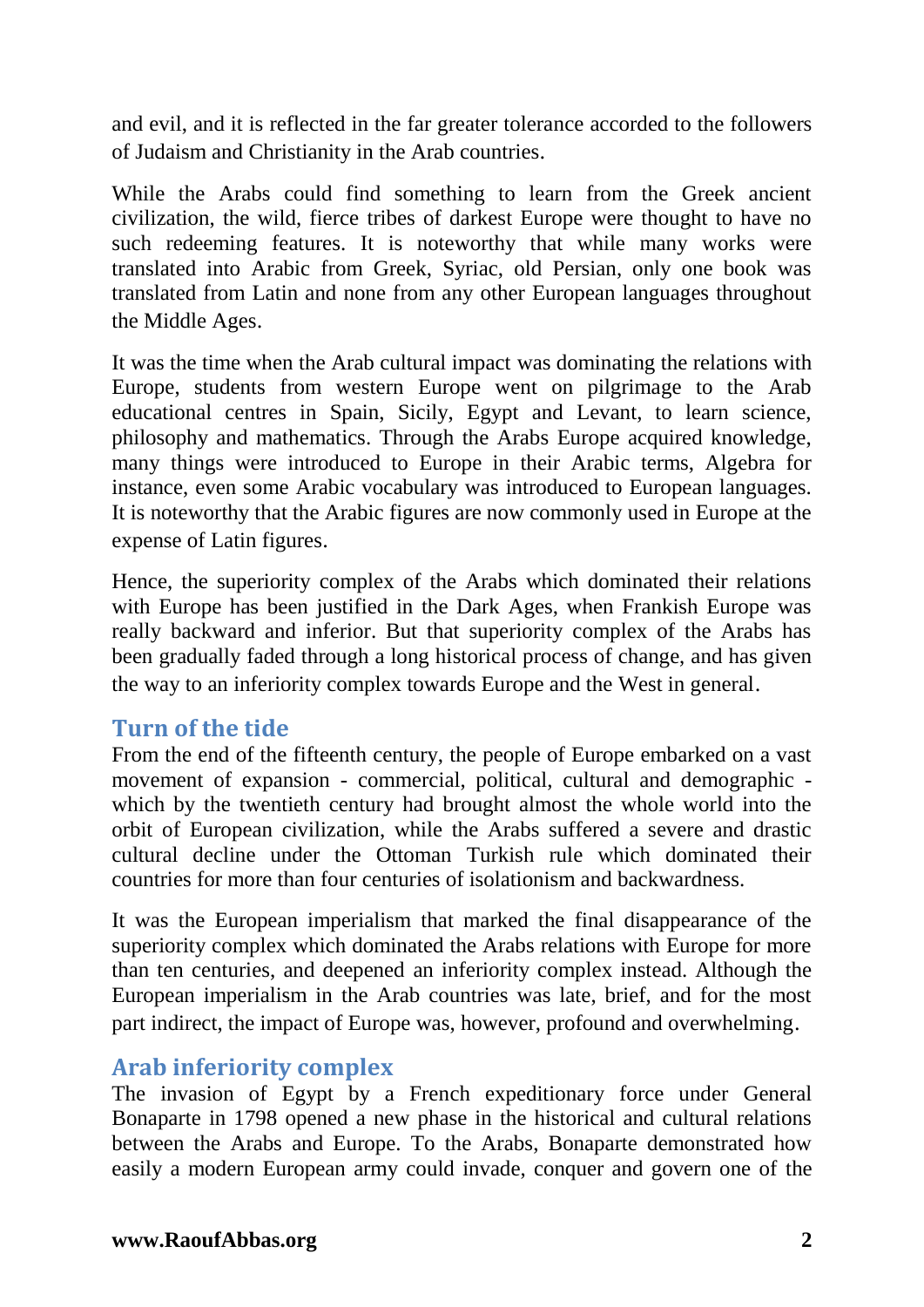heartlands of the Arabs. The feeling of weakness and decline by military defeat made the Arabs try to discover Europe in order to know the reason behind that tremendous change in their counterpart. They discovered that Europe has become no longer inferior; it was them who became backward and inferior to Europe, and the main issue was how to catch up. Actually the French expedition brought the problems of impact and response, in an acute form, to the Arab lands and sharpened an inferiority complex towards Europe.

In the Arab lands, the interference and influence of Europe passed through several stages. In the first half of the nineteenth century, the European interest was chiefly in trade and transit. True, there was some territorial encroachment, as in the Arabian Gulf and in southern Arabia, where the British seized Aden in 1839, but these advances were limited to the far periphery, and concerned primarily with the security of the sea-lanes. The interest of Britain, by now the most active European power in the Arab lands, were served by the famous policy of 'maintaining the integrity and independence of the Ottoman Empire'. It seemed reasonable to assume that the Turks, as the dominant and established power in the area, would align themselves with those whose interests were purely economic and strategic, against a potential enemy whose aims were expansionist and disruptive. This British policy was abandoned only with extreme reluctance, and with many nostalgic hankerings.

The second half of the nineteenth century brought important changes to the European influence in the Arab lands. The rapid modernization of the transit routes, the growth of direct European economic and financial interest in the area, and, from the 1880's onward, the extension of German influence in Turkey, led to a realignment of British policy. The occupation of Egypt, undertaken in 1882 for a limited purpose and limited time, became permanent, and was extended to the Sudan. In 1918 the Ottoman Empire, which for four centuries had held the Arab lands was defeated and destroyed, and a series of new unfamiliar political structures was assembled from the debris.

Between 1918 and 1945 Britain and France, in fitful association and rivalry, were dominant powers in the Arab lands. Algeria, Tunis, Aden, Palestine and the Sudan were ruled directly through regimes of colonial type, elsewhere European control was indirect. It was maintained through local governments, some of them under mandate, others nominally independent, with a variable and uncertain degree of responsibility for their own affairs. These arrangements ended in the years following immediately the second war, when, with the exception of the French existence in northern Africa and the last footholds in Arabia, all the countries of the Arabs acquired full political independence.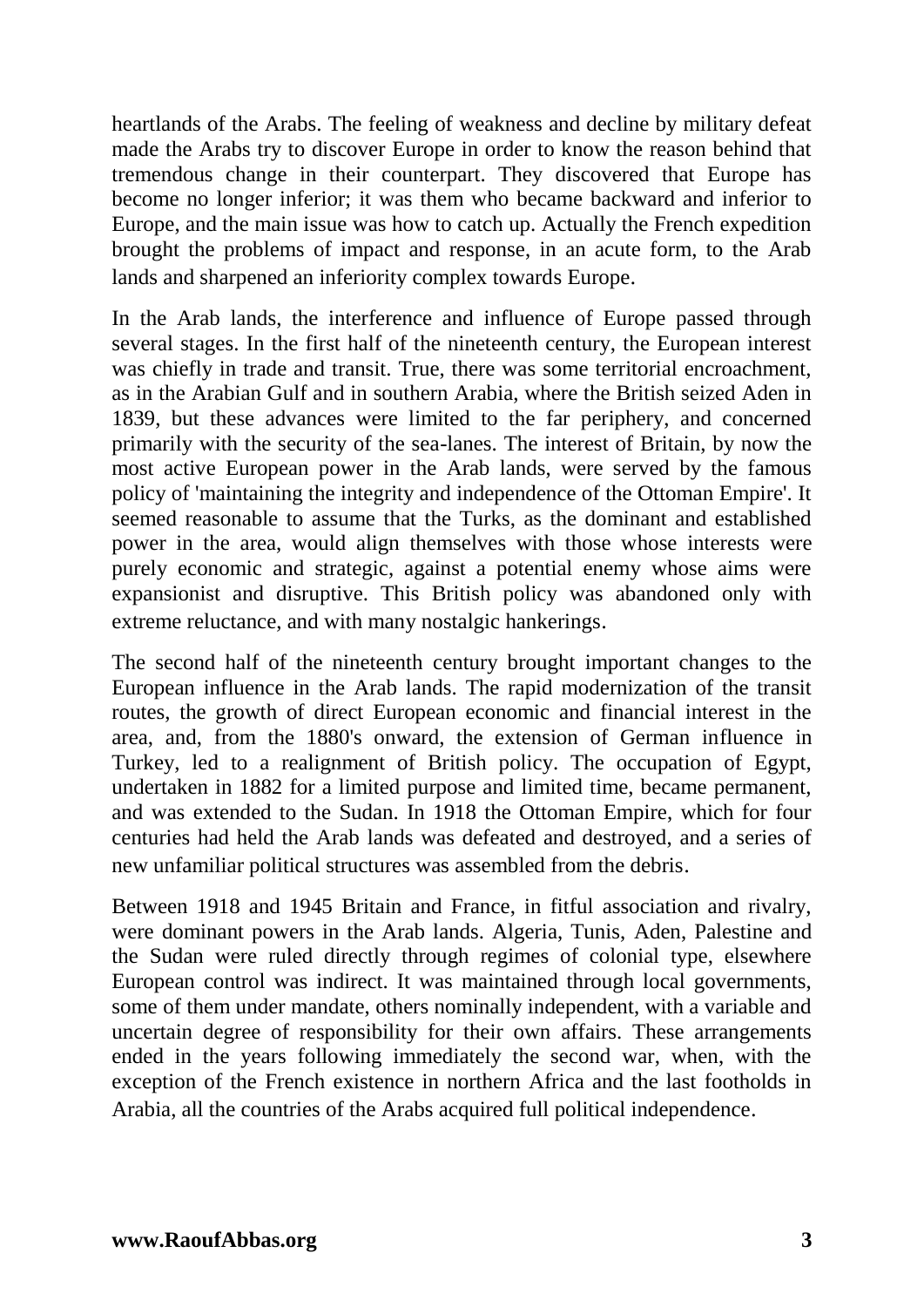### **Europe as a model**

During this phase of European interference and influence in the Arab lands, the Arabs' view of Europe was captured by their endeavours to strengthen their front by adopting the European secret of power, modern military force and political institutions. By doing so, they believed, they can face the European interference or, at least, sustain the confrontation. They thought that by adopting the European model of development, they would be able to convince the Europeans of their right to survive and could lessen the pressure of European imperialism.

The beginning was purely military, the simple desire for survival in a world dominated by an expanding and advancing Europe. This required armies in the European style, a matter of training and equipment, to be solved by borrowing a few instructors and indenting for the appropriate supplies. Yet the task of running the new style armies led to the building of an educational system and the reform of education, to reform the government machinery, to the creation and administration by State of services and factories to supply them, and to reform the economy.

But one cannot import European technology without importing European ideas, which were to prove equally disruptive of traditional, social and political order. During the nineteenth century educational missions from Egypt and some other Arab countries were sent to Rome, Paris, Vienna, Berlin and London. Being back home, the European educated élite brought new ideas and concepts. They started the task of translating books in many fields of knowledge into Arabic to provide solid basis for a new type of learning. The European and American missionary schools in the Levant contributed, as well, to the translation movement. Hence, the works of Rousseau and Voltaire, and books on European institutions were translated. Some intellectuals wrote their recollections about European society, mainly French, based on their own experience.

The first impulse to the new translation movement seems to have come from the French, since the French expedition to Egypt and the French oriented education system of Egypt gained the main influence in the area.

Another European cultural innovation was imported to the Arab lands; it was the new media of communication, printing in the eighteenth, journalism in the nineteenth, wireless and television in the twentieth century, all of which played a great role in the dissemination of European ideas.

Thus, much of the European contribution to the Arab political modernization came in the form of ideas and institutions, concepts and models, which the Arabs could make their own by adoption and adaptation. Beyond the fairly mechanical aspect of administration, Europe supplied concepts of far-reaching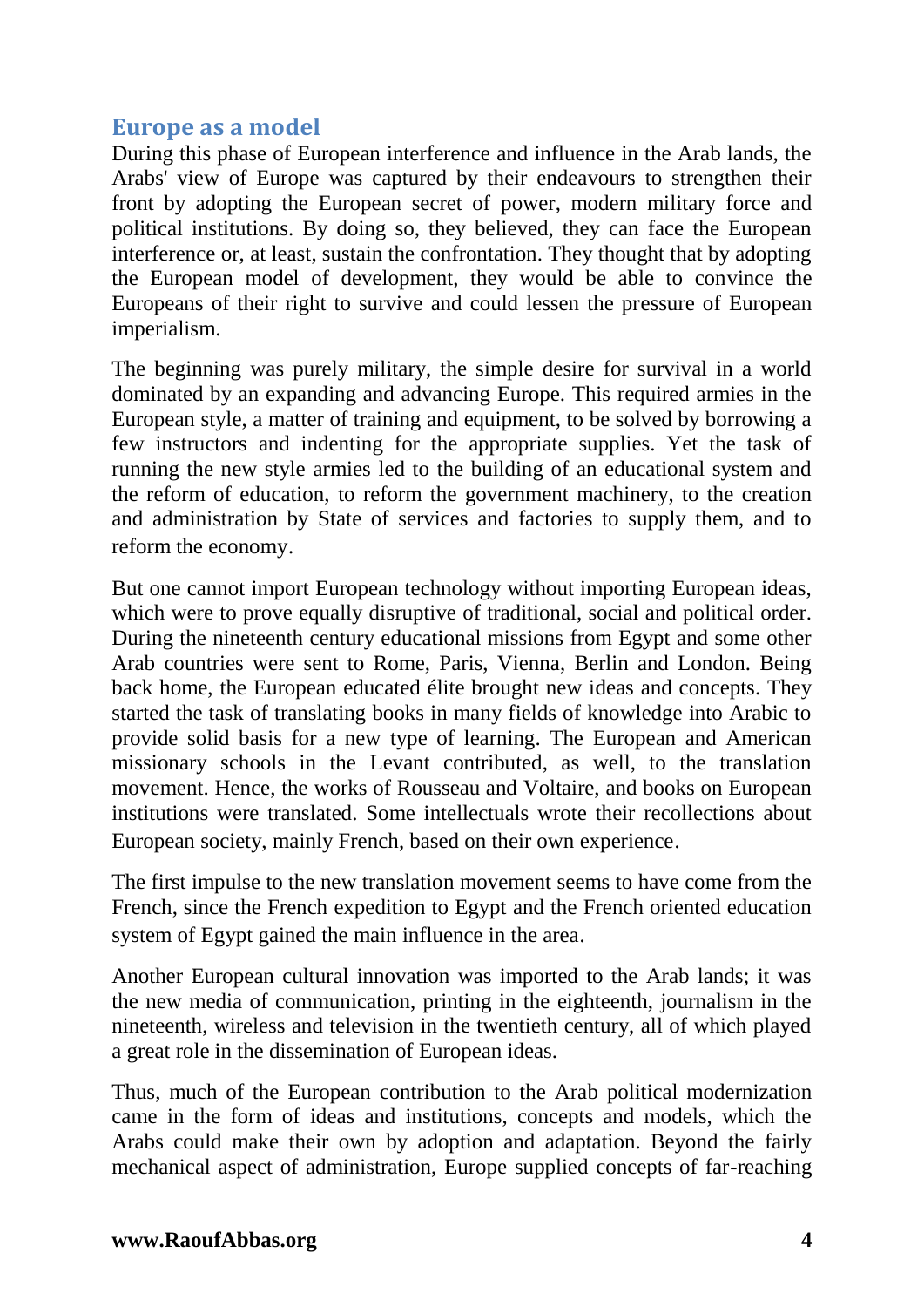significance. One of them was the concept of secular state. The realization of this concept involved a shift in the legal basis for individual rights and personal status to adopt the European legal and judicial system. The old intermediate limiting powers of religious ethics were enfeebled.

In the 1860's and 1870's, constitutionalism in the Arab lands seemed to be taking important steps forward. In 1861, a constitution has been proclaimed in Tunis, and in Egypt the Khedive Isma'il created a Consultative Assembly of Delegates in 1866. The Egyptian constitution of 1923 based on the liberal Belgian constitution was taken as a model by some other Arab countries.

The appearance of patriotic and nationalistic ideas in the Arab lands was, to a large extent, a European impact. First patriotism on the French revolution style appeared in the nineteenth century, then followed in the twentieth by nationalism, either Egyptian, Lebanese or Arab nationalism, inspired by the Italian and German models. During the last century and a half liberalism, fascism, socialism and communism were introduced, adapted and transformed by Arab disciples with various degrees of success and failure.

## **The bitter harvest**

The adoption and adaptation of European ideas, concepts and institutions, caused by the inferiority complex which the Arabs suffered from, for almost two centuries, was influenced by their view of Europe as a model. They thought that dressing on European style, adopting European institutions and applying European concepts and ideas to their society may bridge the cultural gap between them and Europe. But this adoption and adaptation of the European model partly changed the superstructure of the Arab society without changing the infrastructure by the same degree, which caused a severe crisis of identity.

The 1920's and 1930's witnessed in the Arab lands a movement of rejection of the European cultural model. Traditionalism deeply rooted in religious ethics stood against modernization on the European lines, but without being able to introduce a substitute.

However the traditionalists hold the European model responsible for all the resulted social disorder, and looked back to the past trying to find means for rebuilding the Arab society on authentic fundamental basis, through opposing secular elements of social modernization. Along with this traditionalist movement came the fundamentalist approach of the Islamic groups trying, without success, to find a remedy for the Arab inferiority complex towards Europe.

These aspirations, like so many others, have been frustrated by an inability to confront the realities of the modern world, to examine its problems on the level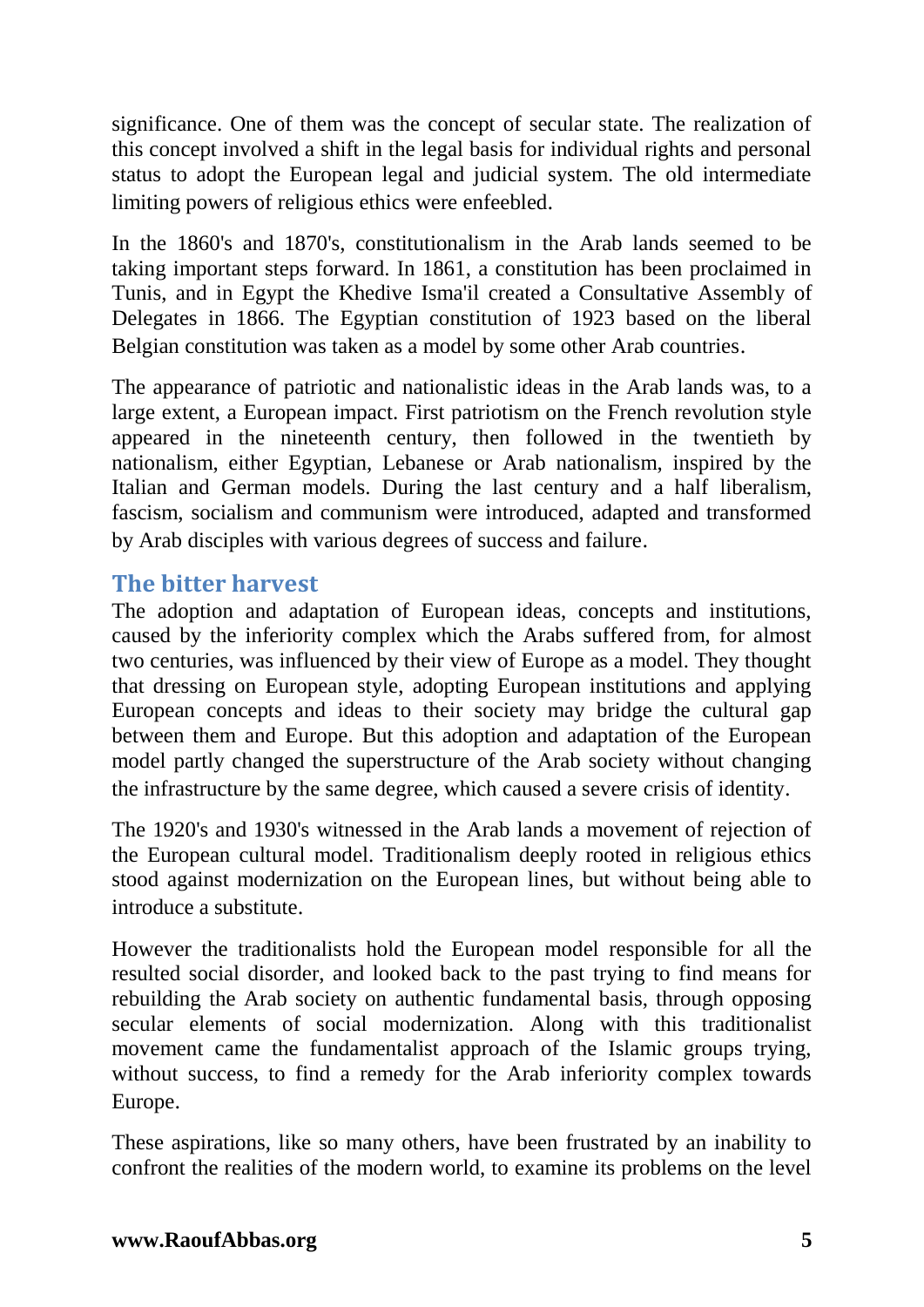of modern thought, and to devise solutions within the range of possible accomplishment .

Nevertheless, of all great movements that have shaken the Arab lands during the last century and a half, the Islamic movements alone are authentically Middle Eastern in inspiration. Liberalism and fascism, patriotism and nationalism, socialism and communism, are all European in origin, however much adapted and transformed by Arab disciples. The Islamic movements alone spring from the native soil and express the passions of the masses of population.

Though they have all, so far, been defeated, they have not yet spoken their last word.

## **Suggested Readings / Littérature Recommandée**

|           | $\bullet$ Ahmed, J. M.             | The Intellectual Origins of Egyptian Nationalism,<br>London 1960.                             |
|-----------|------------------------------------|-----------------------------------------------------------------------------------------------|
| $\bullet$ | Binder, L.                         | The Ideological Revolution in the Middle East, New<br>York 1964.                              |
| $\bullet$ | Grunebaum, G.E.<br>von             | Modern Islam, the search for cultural identity,<br>Berkley and Los Angeles 1962.              |
| $\bullet$ | Haim, Sylvia G.                    | Arab Nationalism, Berkley and Los Angeles 1962.                                               |
| $\bullet$ | Halpern, M.                        | The Politics of Social Change in the Middle East and<br>North Africa, Princeton 1963.         |
| $\bullet$ | Hourani, A.                        | Arabic Thought in the Liberal Age, London 1962.                                               |
| $\bullet$ | Khadduri, M.                       | Political Trends in the Arab World, the role of ideas<br>and ideals in politics, London 1970. |
|           | $\bullet$ Lerner, D.               | The Passing of Traditional Society, Modernizing the<br>Middle East, Glenco III. 1958.         |
| $\bullet$ | Lewis, B.                          | The Middle East and the West, New York 1966.                                                  |
| $\bullet$ | Rivlin, $B \&$<br>Szyliowicz, J.S. | Contemporary Middle<br>East, tradition<br>The<br>and<br>innovation, New York 1965.            |